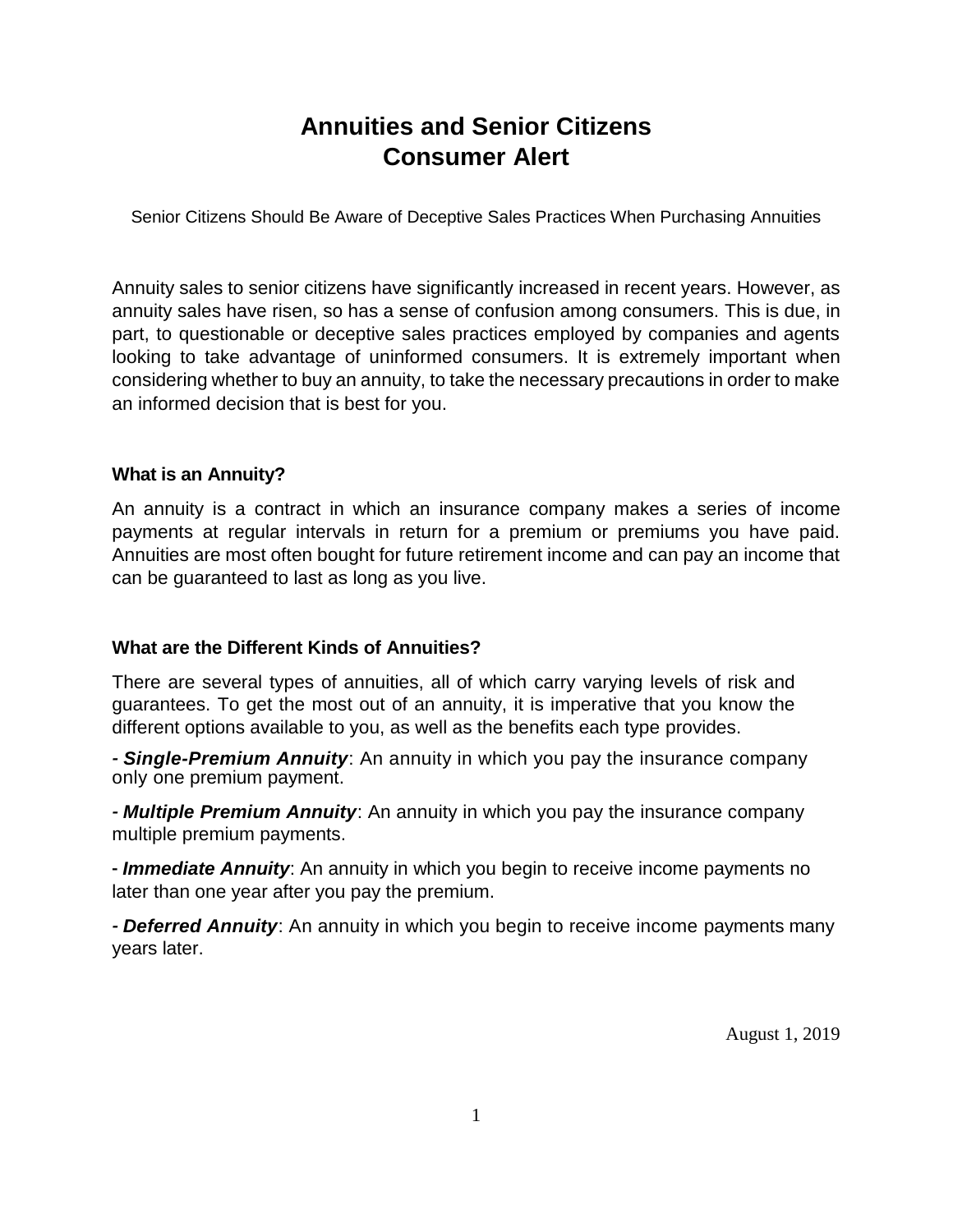*- Fixed Annuity*: An annuity in which your money, less any applicable charges, earns interest at rates set by the insurance company or in a way specified in the annuity contract.

*- Variable Annuity*: An annuity in which the insurance company invests your money, less any applicable charges, into a separate account based upon the risk you want to take. The money can be invested in stocks, bonds or other investments. If the fund does not do well, you may lose some or all of your investment.

*- Indexed Annuity*: A variation of a fixed annuity in which the interest rate is based on an outside index, such as a stock market index. The annuity pays a base return, but it may be higher if the index increases. There is a cap on the interest that can be earned and there is a participation rate. Both affect the interest you can earn.

## **Is an Annuity Right for You?**

To find out if an annuity is right for you, think about what your financial goals are for the future. Analyze the amount of money you are willing to invest in an annuity, as well as how much of a monetary risk you are willing to take. You should not buy an annuity to reach short-term financial goals. When determining whether an annuity would benefit you, ask yourself the following questions:

- How much retirement income will I need in addition to what I will get from Social Security and my pension plan?
- Will I need supplementary income for others in addition to myself?
- How long do I plan to leave money in the annuity?
- When do I plan to need income payments?
- Will the annuity allow me to gain access to the money when I need it?
- Do I want a fixed annuity with a guaranteed interest rate and little or no risk of losing the principal?
- Do I want a variable annuity with the potential for higher earnings that are not guaranteed and the possibility that I may risk losing principal?
- I somewhere in between and willing to take some risks with an indexed annuity?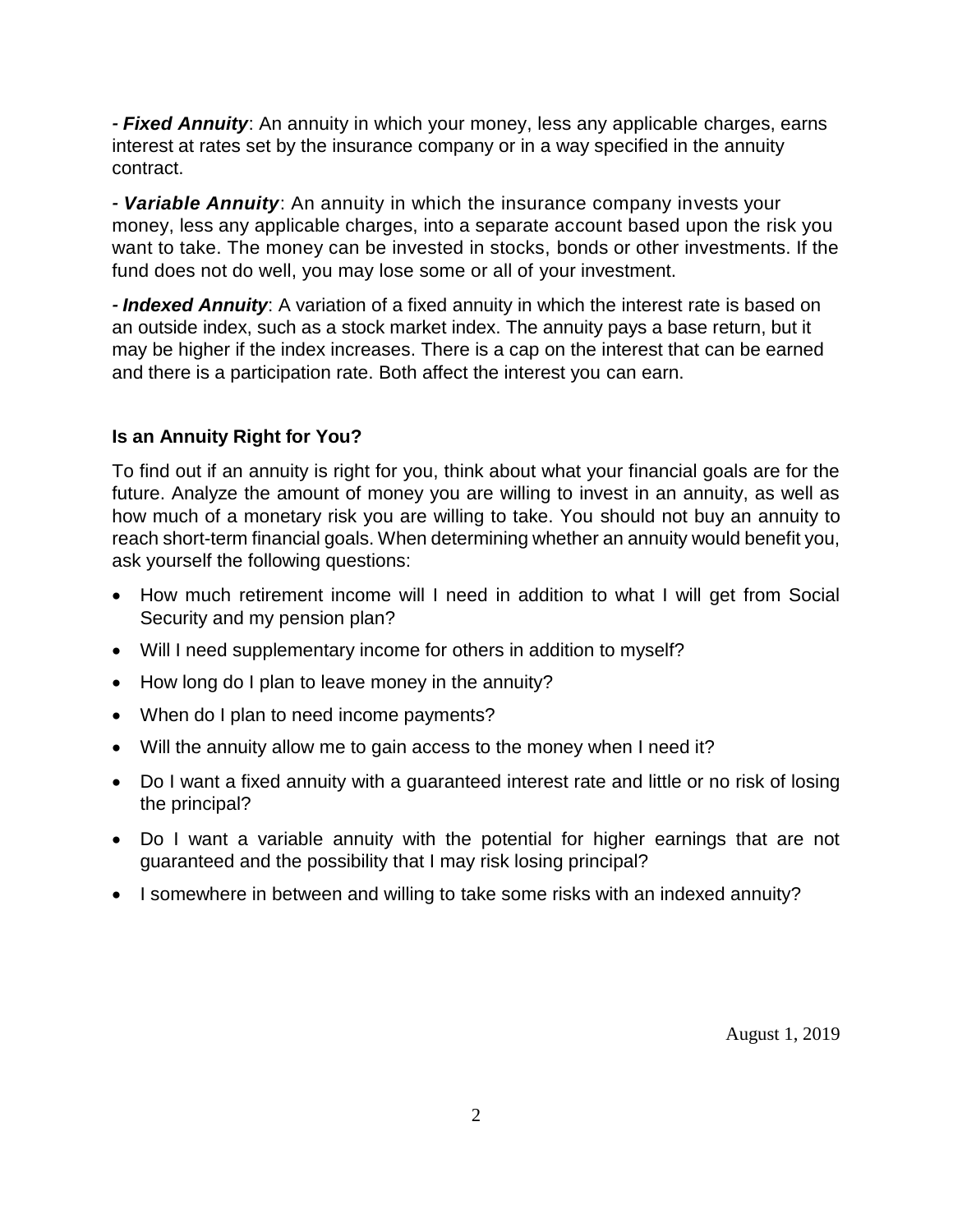#### **Understand the Product You are Buying**

When it comes to annuities, inappropriate sales practices can occur in many ways and come from a variety of sources. Anyone can be a victim, but senior citizens remain a prime target. Here are a few ways to protect yourself:

- Always review the contract before you decide to buy an annuity. Terms and conditions of each annuity contract will vary.
- You should understand the long-term nature of your purchase. Be sure you plan to keep an annuity long enough so the charges do not take too much of the money you invest.
- Compare information for similar contracts from several companies. Comparing products may help you make a better decision.
- Ask your agent and/or the company for an explanation of anything you do not understand.
- Remember that the quality of service you can expect from the company and the agent should be an important factor in your decision.
- Verify that the company and agent are licensed. In order to sell insurance in Kentucky, companies and agents must be licensed. To confirm the status of a company or agent, contact our Department at 800-595-6053 (in Kentucky) or 502-564-3630 (out of state).
- Check the company's credit rating. Legitimate insurers have their "creditworthiness" rated by independent agencies such as A.M. Best Co., Fitch Ratings, Moody's Investors Service, Standard & Poor's, or Weiss Ratings Inc. You can check a company's rating online or at your local library.
- The proof is in the paperwork. As you complete your research and decide to purchase a particular policy, it is important to keep detailed records. Get all rate quotes and key information in writing. Once you have made a purchase, keep a copy of all paperwork you complete and sign, as well as any correspondence, special offers, and payment receipts.